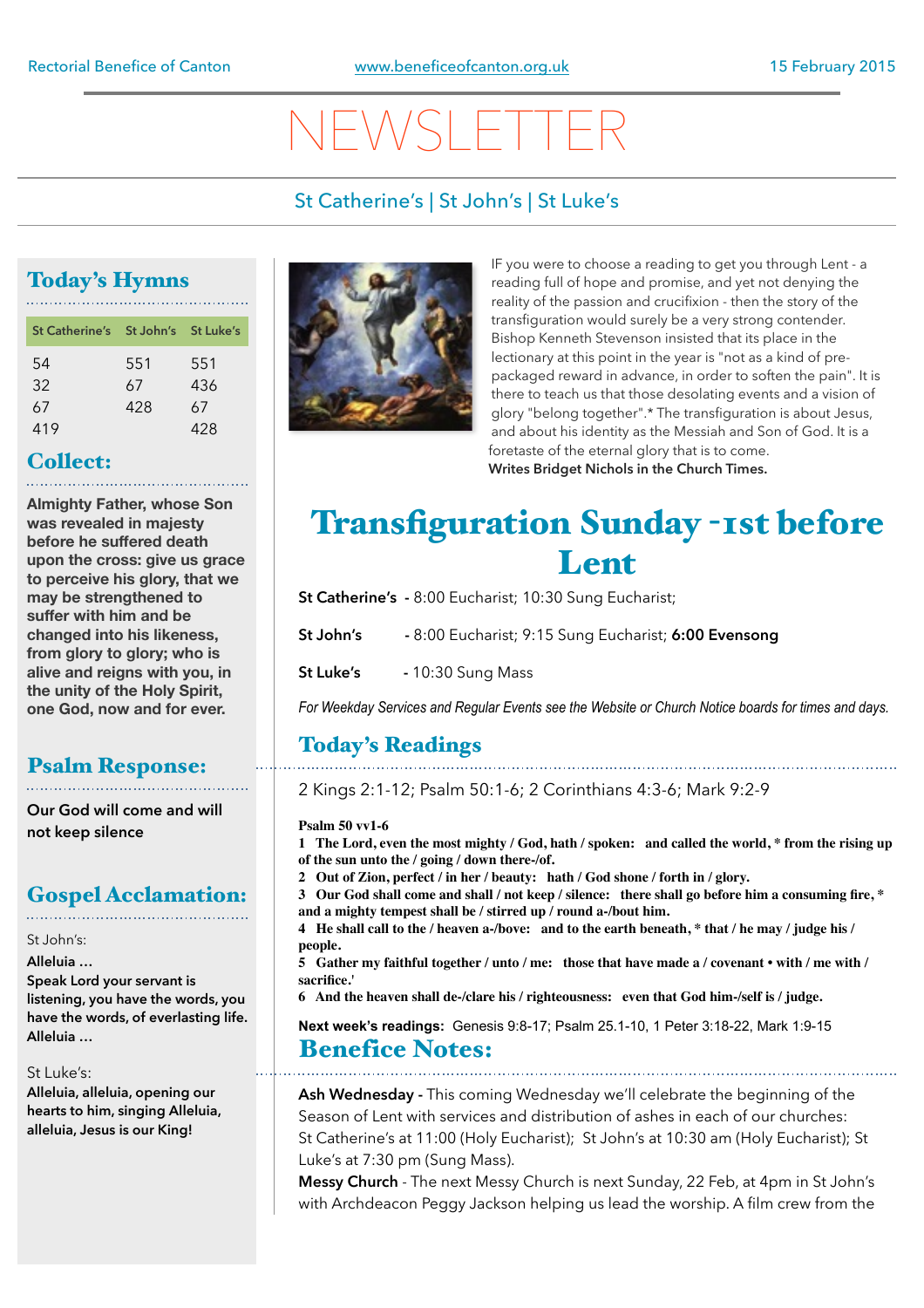Rectorial Benefice of Canton [www.beneficeofcanton.org.uk](http://www.beneficeofcanton.org.uk) 15 February 2015

Representative Body of the Church in Wales will also be present. If you'd like to help us there are many ways to do so. **Confirmation classes** - Our next meeting is next Sunday, 22 Feb, in St Luke's at 3:00 pm. Confirmation is also one of the requirements for being part of our Parochial Church Council (PCC).

**Pastoral Care Action Team -** The first meeting of this new group will be on Wed 25 Feb in St Luke's at 7:00 pm. There was a real desire voiced during our recent conversation days to care more for those who are vulnerable in our community. Might you be willing to help in this way? Do you have a calling to serve the least in God's Kingdom? Please join us on 25 Feb. **Electoral Roll** - This is the year when the electoral roll is due to be re-created and collated. Forms are available at the back of the church and on the website. Please return completed forms to the back of one of the churches. For more details about the electoral roll and why we have one visit our website.

**Christians Against Poverty** - There is a course beginning in Calvary Baptist Church in Canton to help individuals budget, save and spend wisely to prevent and overcome debt and related problems. The course is on Monday evenings at 7:00pm and runs for three weeks beginning on 23 February. Contact Fr Phelim for more details or visit [www.capmoney.org.](http://www.capmoney.org) **PCC Meeting** - The next meeting for the Parochial Church Council is 1 March at 7:00 pm in St Catherine's. **Benefice Noticeboard** - If you would like to include something in the notes please send it to [linsaycoolhouse@hotmail.com](mailto:linsaycoolhouse@hotmail.com).

## St Catherine's Notes:

**Charity sale and Afternoon Tea** in aid of Action Duchenne Saturday 28th Feb 12am -3pm. If anyone has any unwanted gifts good quality toys, books or clothes to donate please see **Liza Tercero Hall Bookings -** To book the Hall please contact Angharad Elias 07989 747026 [hall.stcatherines@gmail.com](mailto:hall.stcatherines@gmail.com)

## St John's Notes:

**Home Group** - Thursday 7-9 pm in St John's vestry. All are welcome to join this informal time of bible study and prayer. **Trench Foot** - is the next concert in St John's on Friday 27 Feb. A Welsh folk band that tells tales, sings songs, makes you laugh, makes you cry, but above all entertains you) Doors open at 7pm Entry £5 **Lent lunches** every Friday at 12 noon during Lent starting on the 20 February. **Coffee Morning and Book Sale** on Saturday 21 February at 10.00am. Church records will also be available. **Ty Bronna -** The collection for Ty Bronna this month (Feb) is Pasta, Rice and Sauces.

## St Luke's Notes:

**St David's Day Lent Lunch** Sunday 1 March to be held at the café at St Luke's numbers will be limited to approx. 30. Tickets cost £5.00 lunch will be leek and potato soup, cheese and biscuits, welsh cakes or bara brith.

**Hall Bookings -** To book the Hall please contact Jackie or Haydn Page on 029 2091 3808 [haydnpage@hotmail.co.uk](mailto:haydnpage@hotmail.co.uk) **Thank You** - Doreen and Sue would like to thank all who have expressed their condolences and thoughts, as well as cards and prayers received, during Bill's illness and his recent passing. Your support has been appreciated and helped us to deal with such a sad period in our lives.

**Recently Departed:** Bill Impey, Joan Le Good, David Hodges, Queenie Brown, Ron Tobenas-Bel, Norma Nagle, Bernard Clatworthy, William Henry Redmore, Katharine Morrissey.

#### This Week in the Benefice: (Diocesan Prayer / Anglican Prayer Cycle / Events and Services)

- **Sun 15** Bridgend Deanery, Edward Evans (AD); Mandalay (Myanmar))
- **Mon 16** Coity, Nolton and Brackla with Coychurch: Michael Komor (R); Manicaland (Central Africa)
- **Tues 17** Ewenny & St Brides, Philip Morris (PinC); Mara- (Tanzania)
- **Weds 18** Board of Nomination, Archbishop Barry (Ch); Marathwada; **Ash Wednesday** (see service times above)
- **Thurs 19** Laleston & Merthyr w Mawr w Penyfai, Edward Evans (V); **Thomas Burgess**
- **Fri 20** Llandyfodwg & Cwmogwr, Julian Jenkins (PinC); Maryland; **African Saints, Martyrs and Missionaries**
- **Sat 21** Llangeinor and the Garw Valley, Roger Pitman (PinC); Masasi- (Tanzania); **Fra Angelico and Andrei Rublev**
- **Sun 22** Llangynwyd w Maesteg, Geraldine Blyth (V); Maseno North (Kenya) Maseno South (Kenya); **Lent 1**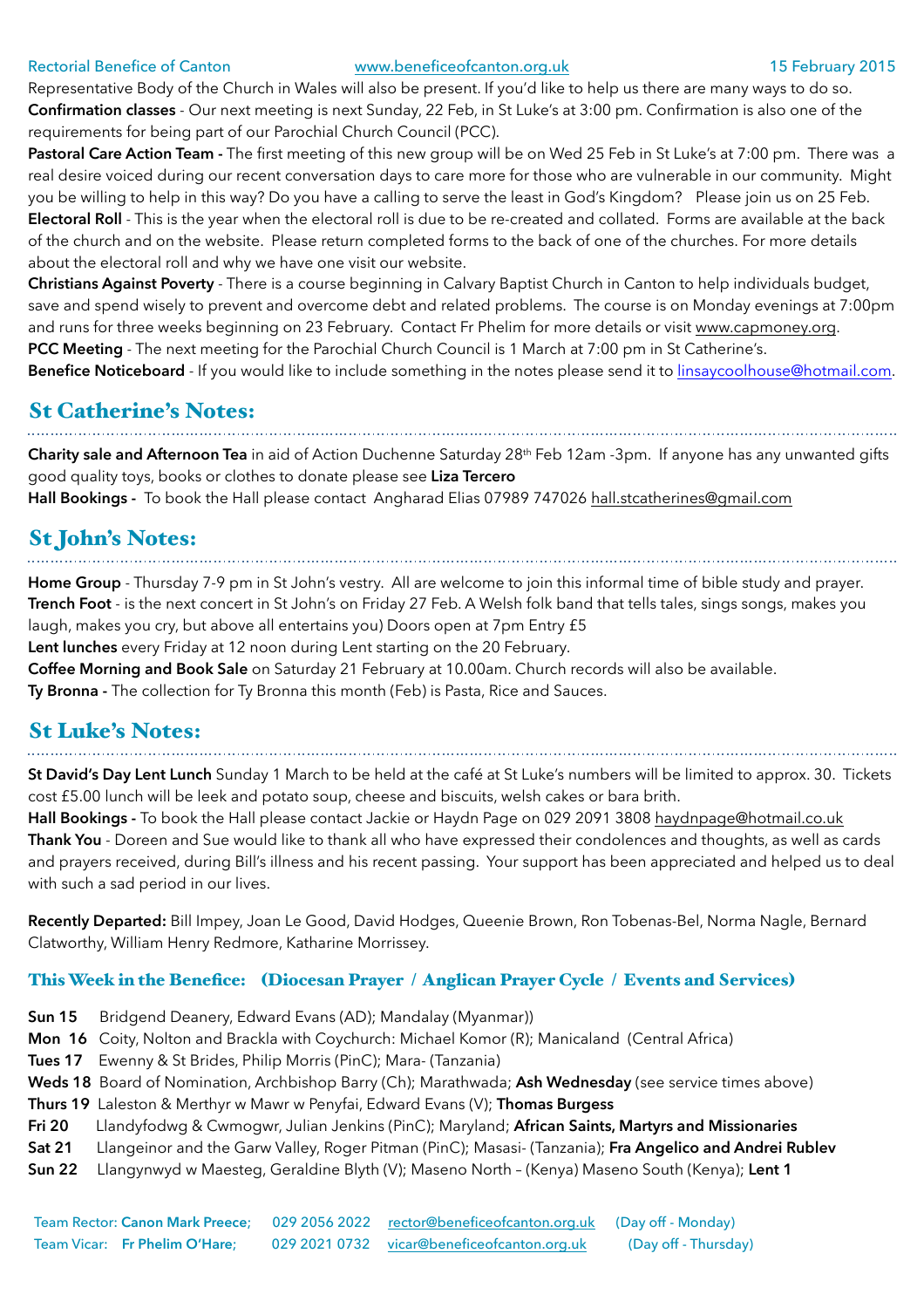### **First Reading**

A reading from the second book of Kings.

When the LORD was about to take Elijah up to heaven by a whirlwind, Elijah and Elisha were on their way from Gilgal. Elijah said to Elisha, 'Stay here; for the LORD has sent me as far as Bethel.' But Elisha said, 'As the LORD lives, and as you yourself live, I will not leave you.' So they went down to Bethel. The company of prophets who were in Bethel came out to Elisha, and said to him, 'Do you know that today the LORD will take your master away from you?' And he said, 'Yes, I know; keep silent.' Elijah said to him, 'Elisha, stay here; for the LORD has sent me to Jericho.' But he said, 'As the LORD lives, and as you yourself live, I will not leave you.' So they came to Jericho.

The company of prophets who were at Jericho drew near to Elisha, and said to him, 'Do you know that today the LORD will take your master away from you?' And he answered, 'Yes, I know; be silent.' Then Elijah said to him, 'Stay here; for the LORD has sent me to the Jordan.' But he said, 'As the LORD lives, and as you yourself live, I will not leave you.' So the two of them went on. Fifty men of the company of prophets also went, and stood at some distance from them, as they both were standing by the Jordan. Then Elijah took his mantle and rolled it up, and struck the water; the water was parted to the one side and to the other, until the two of them crossed on dry ground.

When they had crossed, Elijah said to Elisha, 'Tell me what I may do for you, before I am taken from you.' Elisha said, 'Please let me inherit a double share of your spirit.' He responded, 'You have asked a hard thing; yet, if you see me as I am being taken from you, it will be granted you; if not, it will not.' As they continued walking and talking, a chariot of fire and horses of fire separated the two of them, and Elijah ascended in a whirlwind into heaven. Elisha kept watching and crying out, 'Father, father! The chariots of Israel and its horsemen!' But when he could no longer see him, he grasped his own clothes and tore them in two pieces.

*2 Kings 2.1-12*

This is the word of the Lord. **Thanks be to God.**

### *Psalm 50.1-6*

R **Our God will come and will not keep silence.**

The Lord, the God of gods, has spoken; he has called the earth from the rising of the sun to its setting. Out of Zion, perfect in beauty, God reveals himself in glory. **R**

Our God will come and will not keep silence; before him there is a consuming flame, and round about him a raging storm. He calls the heavens and the earth from above to witness the judgement of his people. **R**